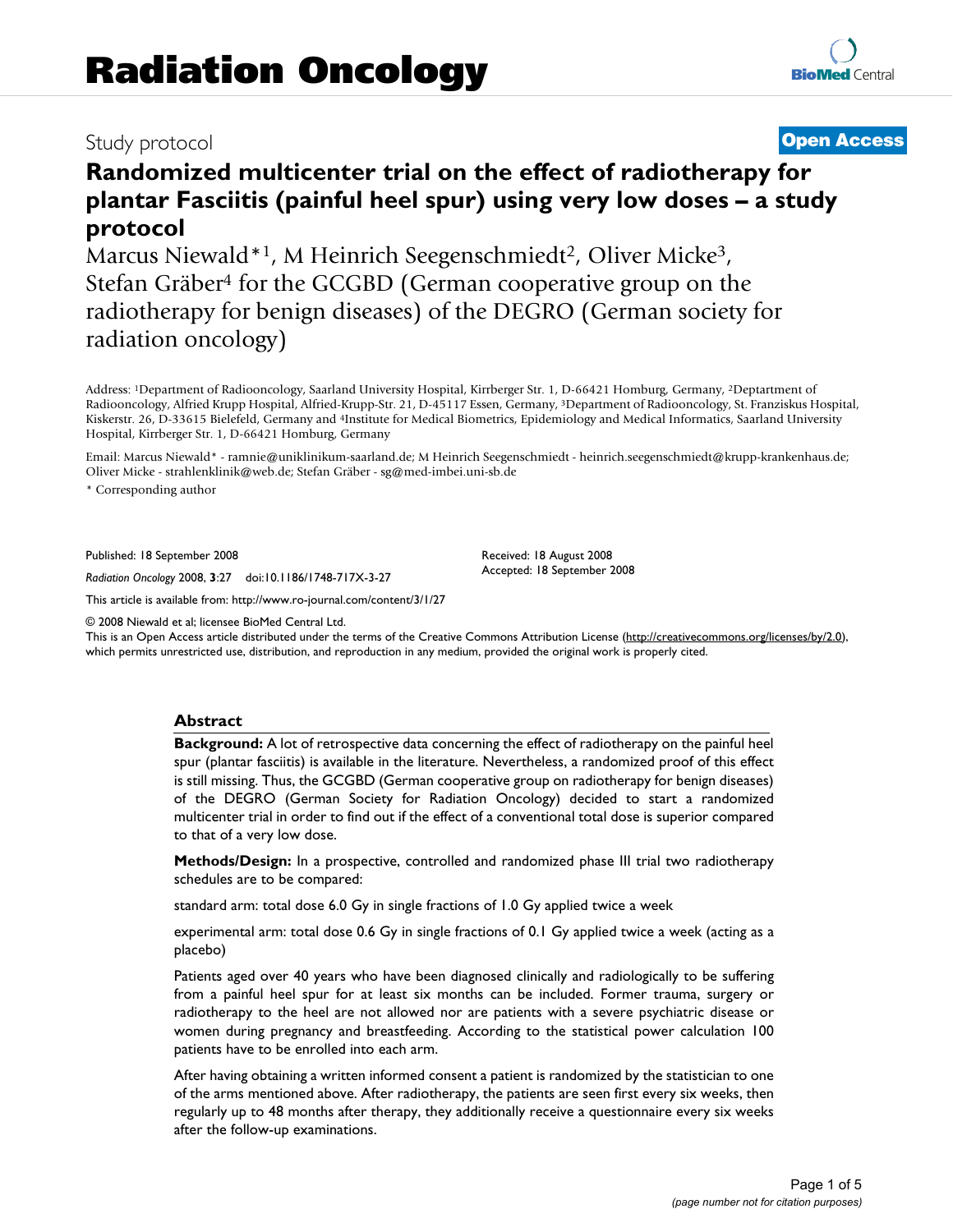The effect is measured using several target variables (scores): Calcaneodynia-score according to Rowe et al., SF-12 score, and visual analogue scale of pain. The most important endpoint is the pain relief three months after therapy. Patients with an inadequate result are offered a second radiotherapy series applying the standard dose (equally in both arms).

This trial protocol has been approved by the expert panel of the DEGRO as well as by the Ethics committee of the Saarland Physicians' Chamber. The trial is supported by a HOMFOR grant (Saarland University Research Grant).

**Trial registration:** Current controlled trials ISRCTN94220918

# **Background**

### *Introduction*

To our knowledge, the painful heel spur was first described by Plettner et al.[1] in 1900 summarizing their radiological findings of exostoses situated at the plantar part of the calcaneus or at the insertion point of the plantar aponeurosis. Various authors give values for the incidence of 8 to 88% of an unselected population [2-4]. Risk factors may be old age, obesity, and foot or leg deformities. Histopathologically, the heel spur is a fibroostosis promoted by mechanical stress to the plantar aponeurosis, slowly and continuously growing into its insertion region[5]. In a more chronical stage of the disease, the degenerative changes cause a local inflammation of the plantar aponeurosis (plantar fasciitis), which should be well differentiated from – for example – rheumatoid arthritis.

#### *Clinical findings*

Heel spurs – even when clearly visible on X-rays – often are completely asymptomatic. 16% of these patients have local pain getting worse over weeks to months under the heel, which can further extend to the foot or the lower limb. Local pressure to the medial edge of the calcaneus may be painful[5]. In our own experience, most of the patients cannot stand or walk for a long time, the pain may be even worse during the first minutes of rest after a walk.

#### *Radiological findings*

Conventional x-rays are the gold standard in the diagnosis of a heel spur, usually lateral pictures of the calcaneus are taken. They show a calcified spur at the inferior side of the calcaneus. The intensity of pain is not regarded to be dependent on the size of the spur.

Additionally a local ultrasound examination can be performed in order to examine the swelling and irritation of the plantar fascia. A bone scan may be positive showing local inflammation which remits after successful therapy.

#### *Conventional therapy methods*

A great variety of therapy methods have been tested in the past but none of them has provided a high level of evidence. Ice, heat, ultrasound, radiofrequency, laser beams and extracorporal shock wave therapy have been applied. Steroids and local anesthetics injected into the plantar fascia, and oral analgetic medication (NSAID) have been prescribed. Immobilization of the foot using special splints and adjustable shoes were applied. Physiotherapy was performed[2,3].

Iontophoresis using dexamethasone was found to be superior to iontophoresis with placebo (NaCl)[6]. Extracorporal shock wave therapy yielded a complete pain relief in up to 68% of the patients[7]. A randomized trial published by Batt et al.[8] showed that better results were recorded by adding local immobilization of the foot in maximum dorsal flexion during night to a standard therapy (NSAID, splints) compared to this standard therapy alone. According to Powell et al.[9], a splint applied immediately after diagnosis was as effective as an application one month later. In further randomized trials mechanical therapy using ortheses was found better than application of local analgesics only, silicon shoe inserts were found superior to other shoe adjustments[10], functional foot ortheses were found to be more advantageous than simple heel splints[11]. Most of these methods and their results have been summarized in a Cochrane review[12]

#### *Surgery*

As a general consensus, patients will only undergo surgery in the case that conservative therapy methods have not yielded sufficient pain relief. Heider et al.[13] report good to excellent results in 26 out of 28 feet after surgery. Favourable results were recorded as well using endoscopic release of the plantar fascia[14]. Nevertheless, complications like fractures of the calcaneus[15] as well as negative biomechanical consequences of plantar fascia relief have been reported[16].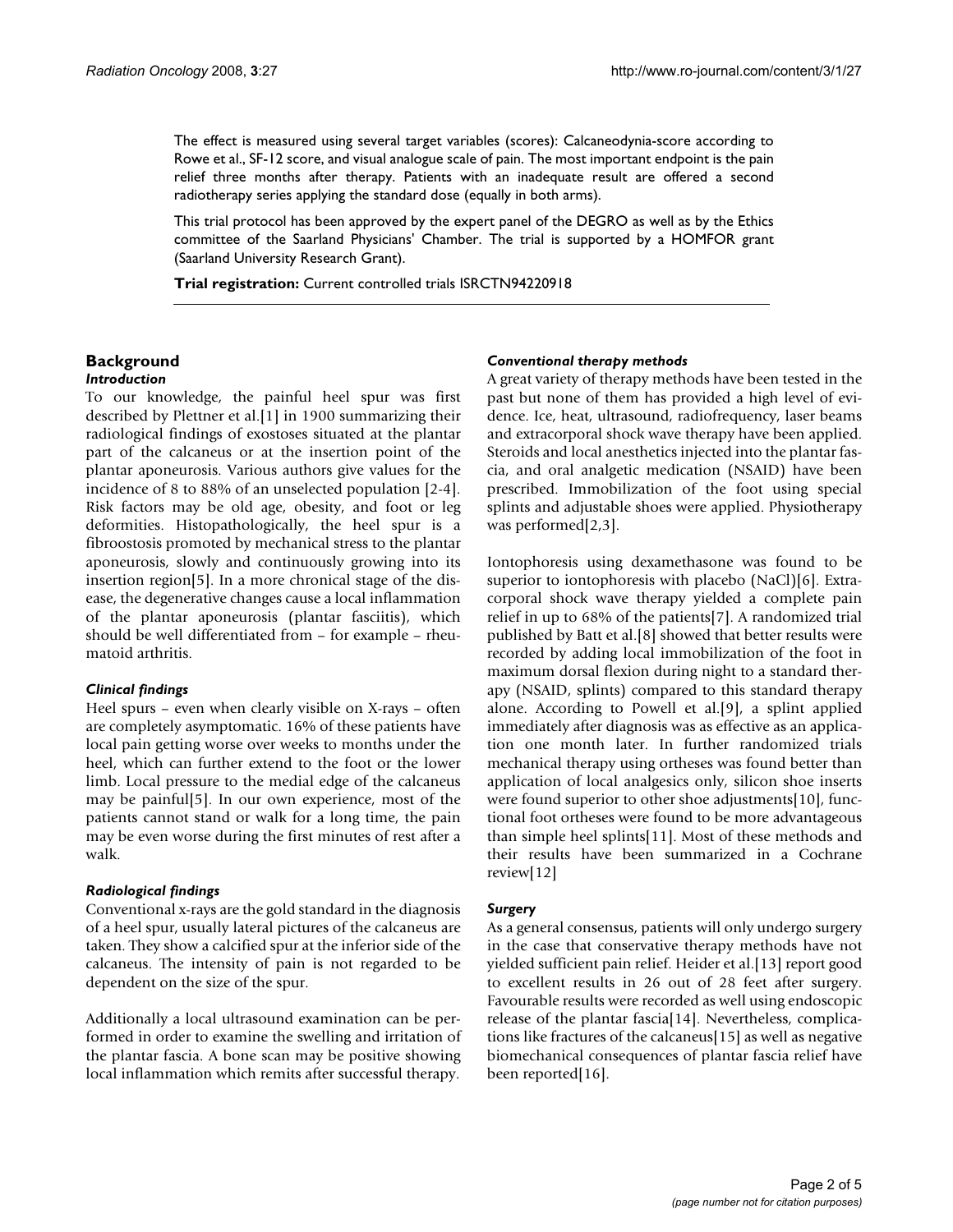#### *Radiotherapy – experimental data*

The anti-inflammatory effect of radiation therapy has been known for a long time and has been reported in numerous publications. Nevertheless, the exact mechanism is still unclear. Some of the models discussed are: Improvement of blood perfusion in the tissue due to an influence of radiation on the endothelium, release of cytokines and enzymes, influence on the local parts of the vegetative nervous system, and modification of the pHvalue in the tissue [17-20]. In animal experiments, Steffen et al. noticed anti-inflammatory effects of low-dose radiotherapy (6 Gy) on antigen-induced arthritis in rabbits [21]. Hildebrandt et al. have shown that low-dose radiation effects can be explained by an influence on molecular mechanisms and inflammation mediators [22-24].

### *Radiotherapy – clinical results*

Numerous retrospective trials have shown that low-dose radiotherapy for the painful heel spur has a good analgetic effect, pain relief has been noticed in 65 – 90% of the patients [17,20,25-28]. However, a certain placebo effect is still under discussion [25]. Goldie et al. examined this effect in 399 patients. They found a response in 60% of the patients whether irradiated or not; these results made the effect of radiotherapy questionable [29]. The trial, however, has been criticised because of missing clearly defined endpoints: furthermore the therapy was started in an acute stage of the diseases and the authors did not wait for spontaneous pain remissions.

In the meantime, several more modern trials have shown the analgetic effect of radiotherapy. Seegenschmiedt et al. [2] performed a randomized trial treating 141 patients (170 heels) for painful heel spur using orthovoltage, comparing three radiotherapy schedules: 1 Gy/fraction up to 12 Gy, 0.3 Gy/fraction up to 3 Gy and 0.5 Gy/fraction up to 5 Gy. The overall complete pain relief was reported in 67–72% of the patients. The best results were seen after a total dose of 5 Gy. These results were confirmed by Schäfer et al. using a telecobalt machine, they achieved a complete pain relief in 58% [25]. Heyd et al. used 6 MV photon beams of a linear accelerator, they noticed a frequency of pain relief of 69% [4]. The same author group published a prospective randomized trial recently [30] comparing the effect of a total dose of 3 Gy (single fraction 0.5 Gy twice weekly) to that of a total dose of 6 Gy (single fraction 1 Gy twice weekly). Radiotherapy was reported very efficient, however a dependency from dose could not be noticed. Mücke et al. looked for prognostic factors for pain relief in a multicenter trial [31]. They found an overall response in 60.9%. Significant favourable prognostic factors for pain relief were a patient's age over 58 years, the use of megavoltage techniques and the number of therapy series required.

#### *Radiotherapy – side effects and risks*

Physicians of other specialities sometimes refuse to refer patients to radiotherapy because of the fear of local side effects such as impairment of gonad function or induction of malignancies. But we are concerned here with low doses applied to the extremities. Neither local toxicity nor tumour induction have been reported yet [26,32,33]. The dose to the gonads is comparable to that after radiodiagnostic interventions [20,34-36].

#### *Radiotherapy – conclusion*

Summarizing the data taken from the literature it can be concluded that a low-dose radiotherapy for painful heel spur with total doses ranging from 3–12 Gy is effective in the vast majority of patients and the side effects are negligible. However, a placebo effect cannot be excluded totally. Thus, randomised trials (like the present one) using defined criteria and scores are necessary [37].

# **Design**

#### *Inclusion criteria*

- Symptoms and clinical diagnosis of a painful heel spur (tenderness of the calcaneus)

- limitation of the painless walking distance
- duration of symptoms more than six months
- radiological proof of heel spur
- facultatively ultrasound, MRT or bone scan
- Karnofsky performance index > = 70%
- $-Age$  > = 40 years
- Written informed consent

#### *Exclusion criteria*

- previous radiotherapy to the foot
- previous trauma to the foot (fracture, rupture of tendon)
- rheumatic or vascular diseases, lymphatic edema
- pregnancy, breastfeeding
- severe psychiatric disorder

### *Informed consent*

Before enrolment, an informed consent is to be obtained from all patients after detailed information and explanations concerning the effect and potential toxicity of therapy, alternative therapy methods, follow-up examinations, and data protection issues.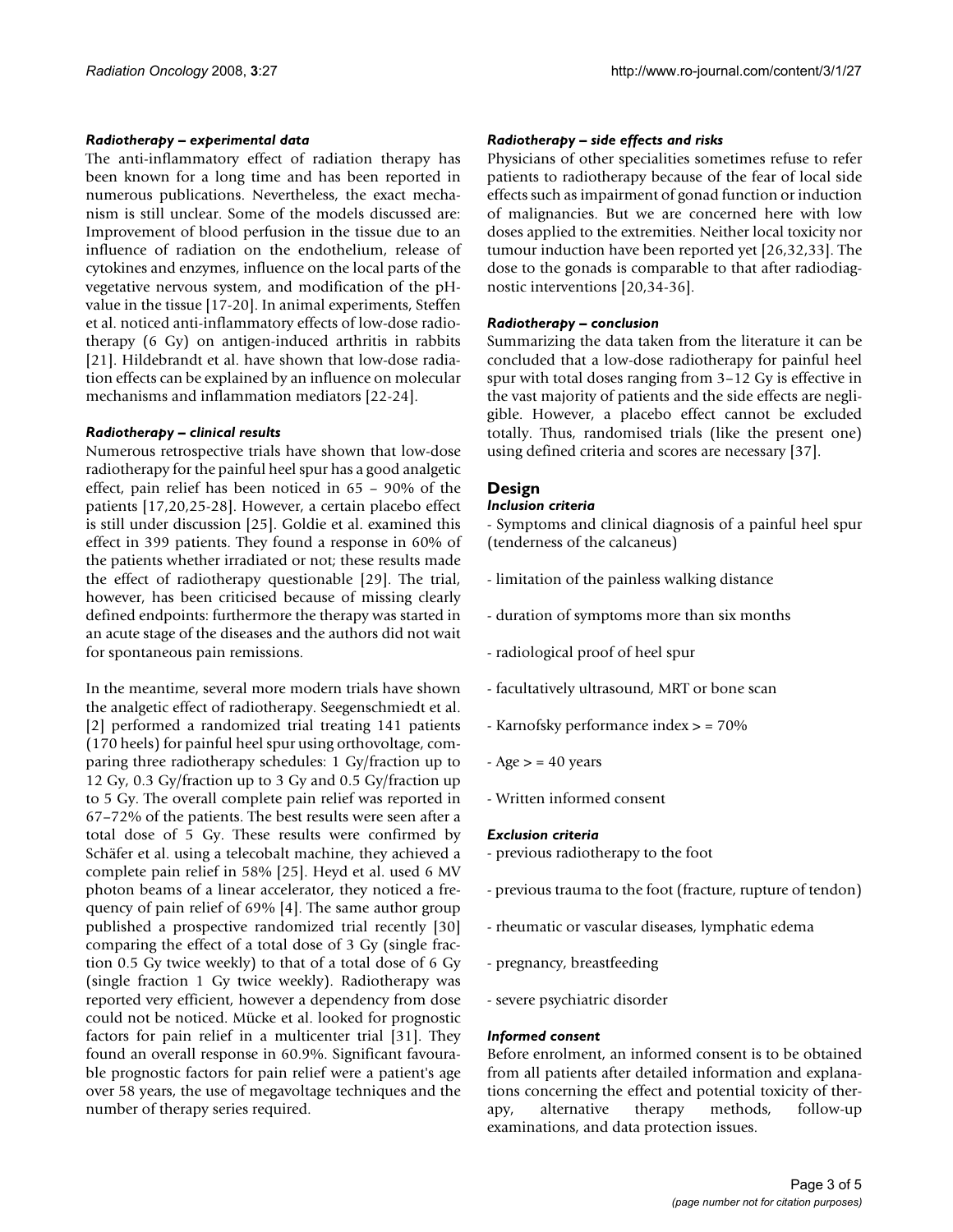# *Therapy protocol*

After enrolment and filling in the SF-12-, calcaneodynia and VAS (visual analogue scale of pain) score forms, the patient is randomly assigned to either of the following therapy protocols:

Arm A: Total dose of 6 Gy in 6 single fractions of 1 Gy applied twice weekly (standard arm)

Arm B: Total dose of 0.6 Gy in 6 single fractions of 0.1 Gy applied twice weekly (experimental arm).

The dosage in Arm B was chosen first to examine if very low doses are effective at all, second it acts as a placebo irradiation; a sham irradiation was regarded unethical.

Follow-up examinations are performed every six weeks after radiotherapy either consisting of a personal examination (6,12,24,36,48 weeks after radiotherapy) or a questionnaire (after 18,30,42 weeks): every single patient is followed-up for 48 weeks. In the case of an unfavourable response to the radiotherapy after twelve weeks or more the patients will be offered a second treatment with the same technology but applying the standard dose of 6 Gy, single fractions of 1 Gy twice weekly. Such patients remain in their arms with the result classified as unsatisfactory.

The final evaluation will be performed when 200 patients have been followed-up for 48 weeks. Interim evaluations will be performed after 100 and 150 patients.

# *Primary endpoints*

- SF-12 sum score [38]

- Calcaneodynia sum score [2,39]

- VAS score

# *Secondary endpoints*

- SF-12 single score

- Calcaneodynia single score

- Event-free interval

# *Randomisation and statistics*

Randomisation is performed by the statistician (S.G.) as a block randomisation. The patients are assigned randomly to one therapy arm with an equal probability for both arms. 200 patients are required in order to detect a difference of 10% in the SF-12 and calcaneodynia scores (scatter 25%) with a power of 80% and an error probability of 5%.

# *Radiotherapy methods*

Radiotherapy is performed using orthovoltage (200–250 kV) devices, telecobalt machines or megavoltage x-ray irradiation (maximum energy 6 MV, if only higher energies are available, a bolus with a thickness of 1 cm must be applied).

Orthovoltage therapy is applied using a plantar direct field with a strip of bolus material affixed to the heel laterally and dorsally. The dose should be normed to a special reference point (for example in 5 mm tissue depth). The dose is calculated using the tables present in every department. Megavoltage therapy is performed using isocentric parallel-opposing portals, the ICRU reference point is defined in the center of the calcaneus.

The target volume should consist of the calcaneus and the plantar aponeurosis, a 2 cm wide safety margin should be added. The gonads must be shielded as well as possible.

## *Quality assurance*

The quality of the data is to be controlled as follows:

- Quality assurance questionnaire signed by all participants (physician and physicist)

- Visits to the centers

- Participants will be asked to send simulation x-rays or portal imaging picture as well as therapy plans of randomly selected patients

- check of the data entered into the database

# *Ethics*

This trial protocol has been approved by the expert panel of the DEGRO as well as by the Ethics committee of the Saarland Physicians' Chamber. The trial is supported by a HOMFOR grant (Saarland University Research Grant).

# *Present status of the trial*

In the meantime 49 patients have been enrolled. Ten more centers have stated their interest to participate, three of them already have the agreement of their local ethics committee.

# **Competing interests**

The authors declare that they have no competing interests.

# **Authors' contributions**

MN was responsible for the final version of this protocol in German language and wrote this manuscript. MHS had the idea to perform this trial and promoted it, he was a coauthor of the German study protocol and is responsible for quality assurance procedures. OM was responsible for